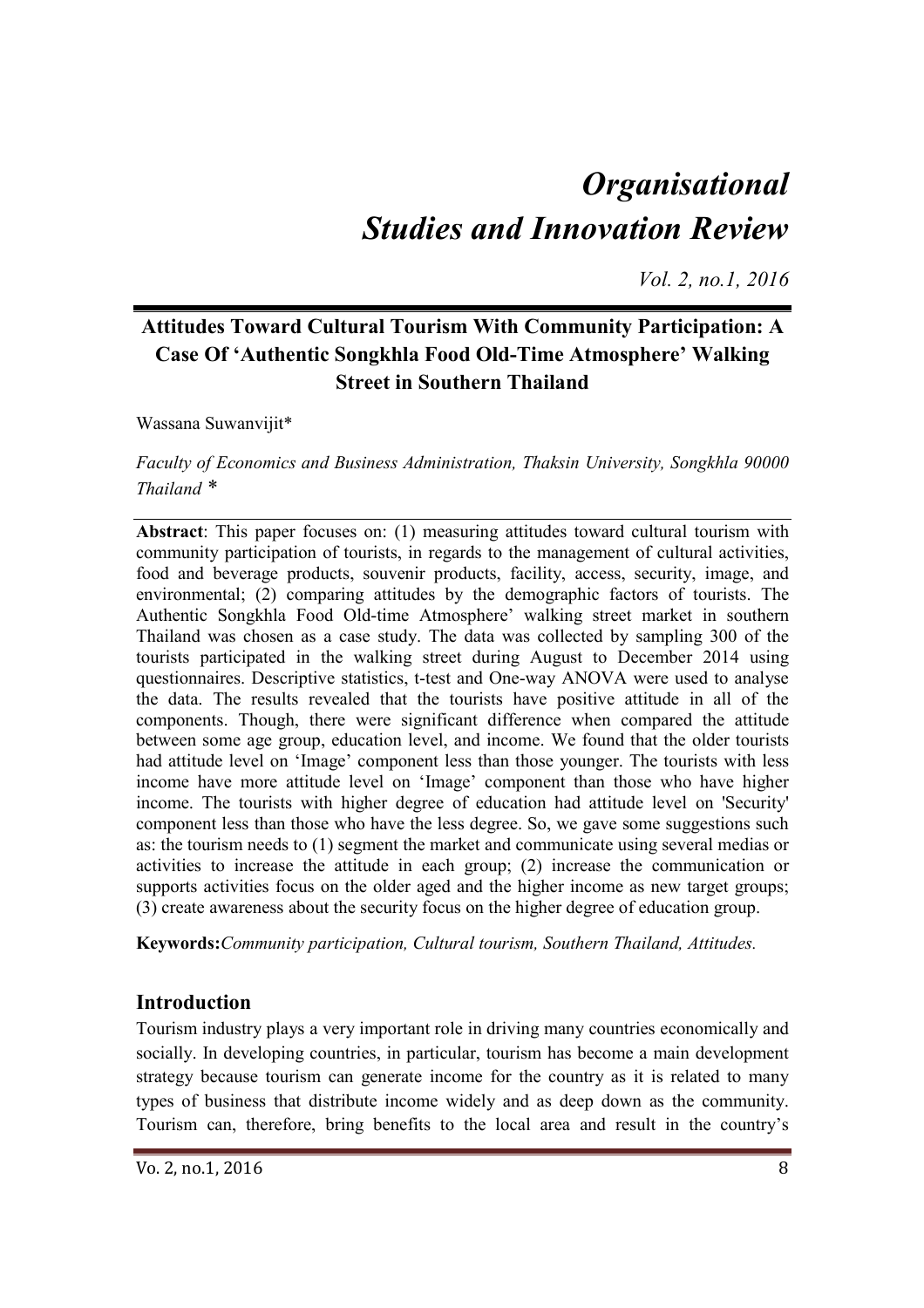economy as a whole. Cultural tourism is the subset of tourism concerned with a country or region's culture, specifically the lifestyle of the people in those geographical areas, the history of those people, their art, architecture, religion(s), and other elements that helped shape their way of life. Cultural tourism includes tourism in urban areas, particularly historic or large cities and their cultural facilities such as museums. It can also include tourism in rural areas showcasing the traditions of indigenous cultural communities (i.e. festivals, rituals), and their values and lifestyle, as well as niches like industrial tourism and creative tourism. It is generally agreed that cultural tourists spend substantially more than standard tourists do. This form of tourism is also becoming generally more popular throughout the World. In addition, cultural tourism can play in regional development in different world regions (OECD, 2009).

Songkhlais also a centre for history of the lower southern part of Thailand and it is an important strategic province for tourism industry in southern Thailand where most tourists come to Hat Yai as it is a large shopping area with convenient accommodation, good food and convenient transportation in addition to its interesting festivals and activities; it is also not expensive. The number of tourists from within Thailand and abroad is increasing. In 2013, the number of tourists arrived to Songkhla province were 10.57 million, representing income approximately 37.66 million baht. (Department of Tourism, Ministry of Tourism and Sport, 2014).

Walking street market was based on the concept of open-air shopping, where street hawkers or petty traders occupied a designated part of a street to set up their stalls. 'Authentic Songkhla Food Old-time Atmosphere' walking street market is a temporary public night market, set up in a street at Chana road along Muang Songkhla wall on Friday and Saturday during 5.00-9.00 PM. This walking street has been in practice for many years and is growing continuously. The walking street has been supported by the province's policy makers in terms of budget, management, and policies. The direct stakeholders who gain benefits are the Songkhla locals as well as tourists. The market takes the form of a walking street with many different types of delicious exotic goods and sometimes there are stage performances. The streets are turned into walking only areas and are filled with crafts, various local products and local food vendors. The idea is to support the locals to improve their economic status and also to promote southern Thai culture through the ability to display the products to a large audience. The traders have to submit their applications to the walking street organizer to get permission to sell on the street. Such products to be sold are, for example, handicrafts, southern Thai antique and contemporary arts, products created from local herbs or other locally sourced raw materials and traditional food. The expected benefits are to develop and fully utilize Songkhla Old Town areas and to promote Songkhla's valuable culture as well as to develop the city's economics. The main participators in the walking street activities include traders, performers, Songkhla locals, and tourists.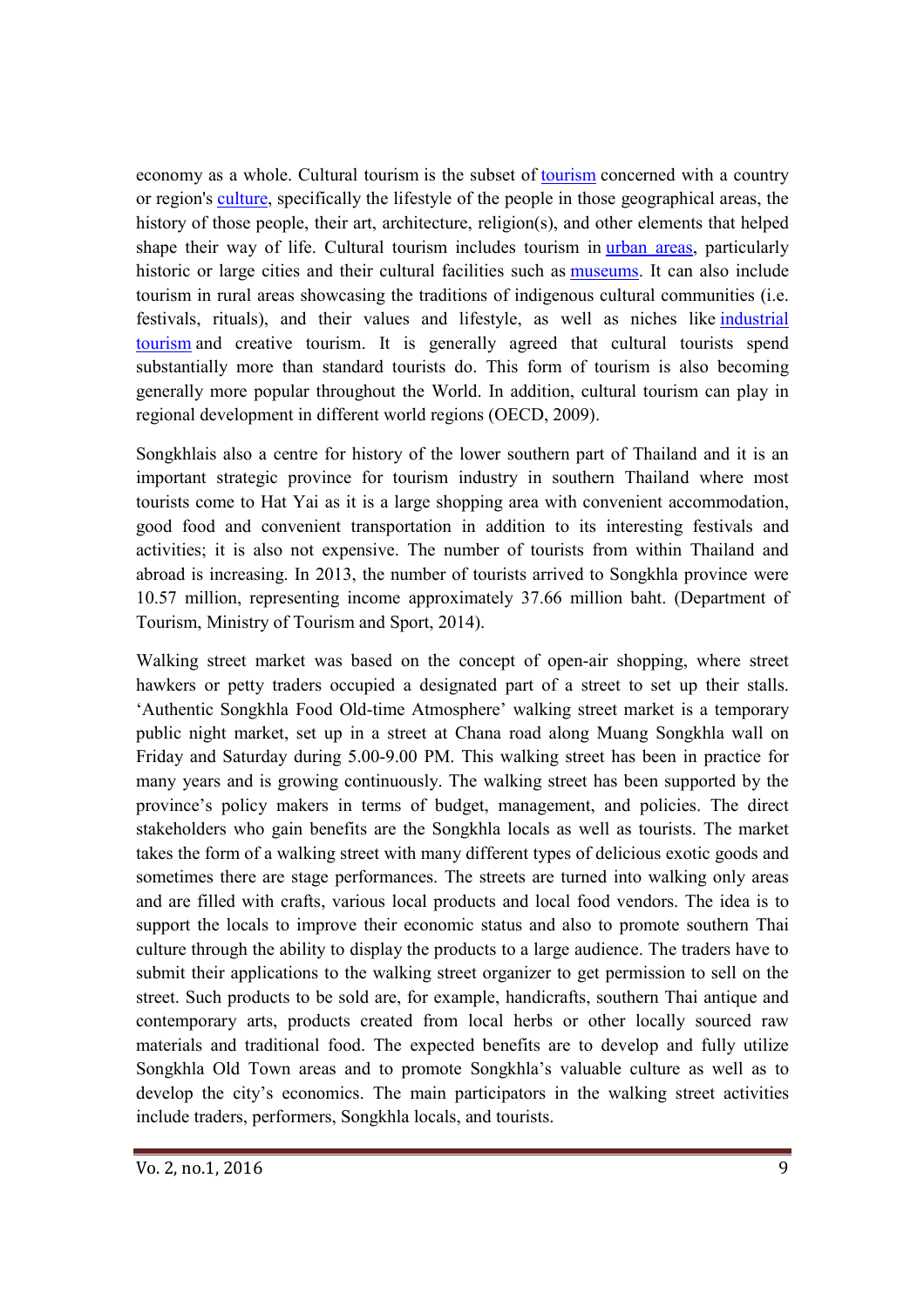The knowledge about tourists' attitudeis very useful for the tourism development. Thus, this paper focuses on: (1) measuring attitudes toward cultural tourism with community participation in the 'Authentic Songkhla Food Old-time Atmosphere' walking street market of tourists, in regards to the management of cultural activities, food and beverage products, souvenirproducts, facility, access, security, image, environmental, and community participation; (2) comparing attitudesby the demographic factors of tourists.

#### **Literature Review**

Attitude is one of the critical constructs in understanding tourist motivation and behavior. A tourist's attitude toward an object is determined by his or her felt needs and value system, highlighting the relationship between motivation and attitude (Gnoth, 1997).

Tidtichumrernpornet al. (2010) measured the satisfaction of domestic and international tourists toward lanna cultural tourism products using a case study of progress in Chiang Mai walking street activities, in regards to the management of activities, the cultural tourism products promotion, and the preferred Lanna cultural tourism products. The results indicated that international tourists have a higher level of satisfaction than national tourists in almost all areas, especially cultural products.

Udomrat and Buakaew (2012) studied cultural tourism activities with community participation in Songkhla Old Town to investigate activities and explore tourists' needs for cultural tourism activities and to design cultural tourism activities with community participation. The results of the study revealed that tourism activities could not yet present clear identities and were not attractive enough. Activities that were most wanted by tourists were dining and shopping for local goods while enjoying the atmosphere on Thanon Nang Ngam where old buildings are still intact. Cultural tourism activities that found to be suitable for Songkhla Old Town were: activities held at different places around the area with roads linking them; activities promoting knowledge and understanding about history; activities promoting relationships among family and friends; activities presenting simplicity and traditions of the community's way of life. These activities should be arranged as one-day trips. Cultural Tourism activities with community participation in Songkhla Old Town should be based on the concept of conservation tourism and community based tourism (CBT) focusing on more fun and doing activities with the community in order to build relationship between the host and tourists. In addition, the government should provide more opportunities for the community to play more roles in tourism in the area. For example, sending community representatives to participate in meetings to plan, decide, and operate tourism activities. Moreover, for the tourists who come on their own, a handbook should be provided to give information on roads to important places and on their history in more detail. The handbook should be available in three languages: Thai, English, and Chinese. If possible, tour guides should be provided for groups of tourists who needs the service and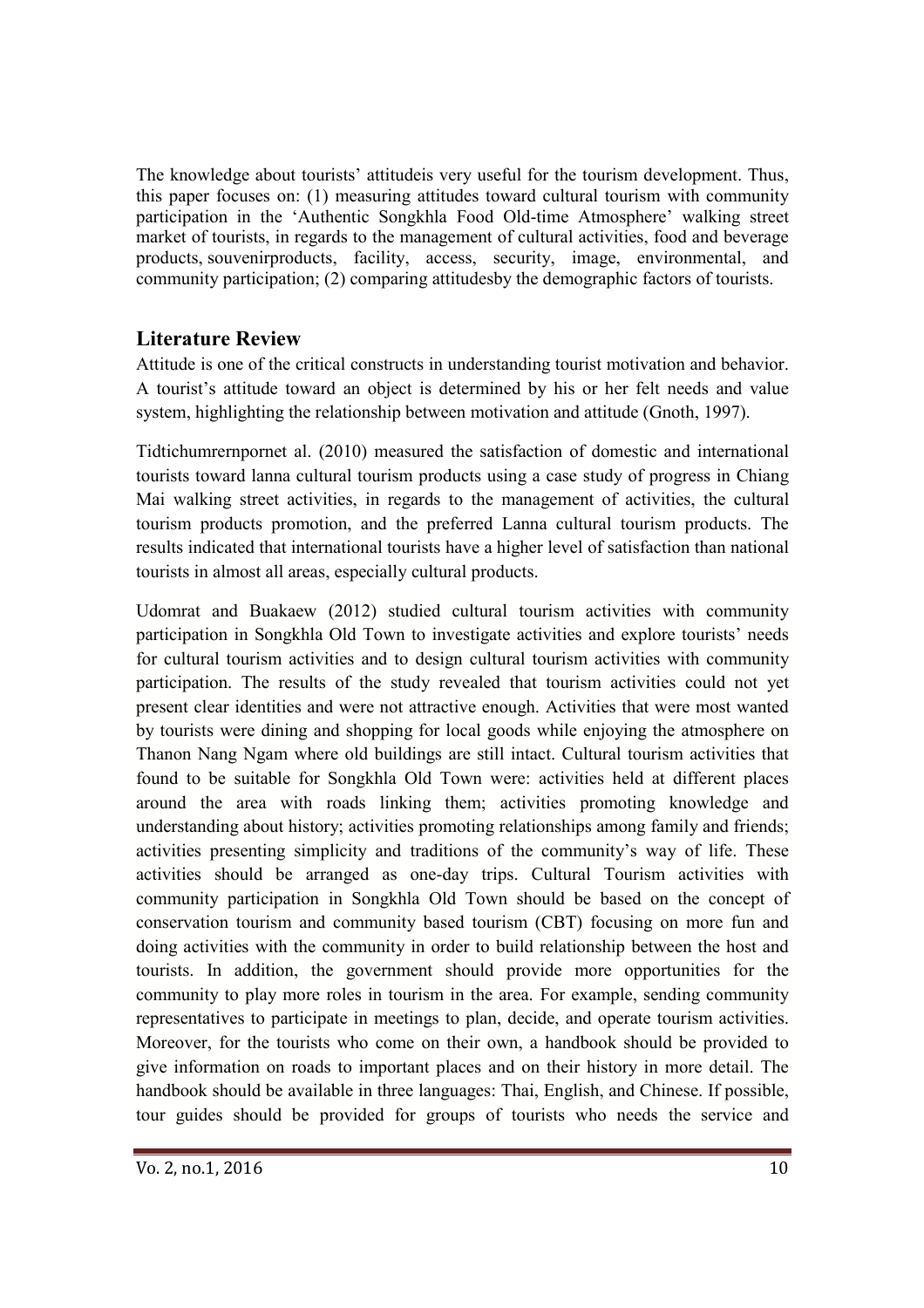convenience because tour guides can explain the background and importance of places to tourists so that they receive more knowledge and better experience.

## **Methodology**

The data for this study were collected from the tourists visited 'Authentic Songkhla Food Old-time Atmosphere' walking street market. 300 tourists were participated this study. The survey was conducted from August to December 2014 by using structural questionnaire. The questionnaire consisted of three parts. The first part dealt with personal characteristics of the respondents. The second part included questions of tourists' attitude toward the night market, using a five-point Likert scale ( $1=$  'worst' to  $5=$ 'very good'). The last part was assigned to gather information about tourist recommendations to improve the tourism at the walking street market, using open-ended questions. A pilot test was conducted to assess how well the instrument captured the constructs it was supposed to measure and to test the comprehension of the questionnaire items. The researchers applied descriptive statistics, t-test, One-way ANOVA, and Least Significant Difference (LSD) to analyse the tourist's attitude, and comparing the attitude by their demographic factors. The breakdown of the score/ranking is as follows: 4.50- 5.00 means 'Very good'; 3.50-4.49 means 'Good'; 2.50-3.49 means 'Fair', 1.50-2.49 means 'Poor'; and 1.00-1.49 means 'Worst'.

Demographic characteristics are important to establish how tourists meet their needs. The demographic characteristics of visitors focused on this study include gender, age, education level, occupation, incomes, religion, and residence. The tourist's attitude focused on 8 components: cultural activities, food and beverage products, souvenir products ,facility ,access, security, image ,and environmental.

### **Results**

The respondents of this research consisted of 300 tourists from 'Authentic Songkhla Food Old-time Atmosphere' walking street market. 76.3% were female and 23.7% were male, with age range from 12 years old to 55 years old. 66.0% of the respondents were students with average income per month less than 10,001 Baht, the others were from various careers such as government officials, artists, and company employees. The majority of respondents (76.0%) were Buddhists from Muang Songkhla district, followed by tourists from other districts, and nearby provinces. Other groups of visitors were from Bangkok, Malaysia and Singapore who drive their own cars to Songkhla while some came in a van or bus of their organizations on their holidays or long weekends.

The results revealed that the overall of attitudes toward 'Authentic Songkhla Food Oldtime Atmosphere' walking street market was at the good level in all components: cultural, food, souvenir ,facility ,access, security, image ,and environmental. However,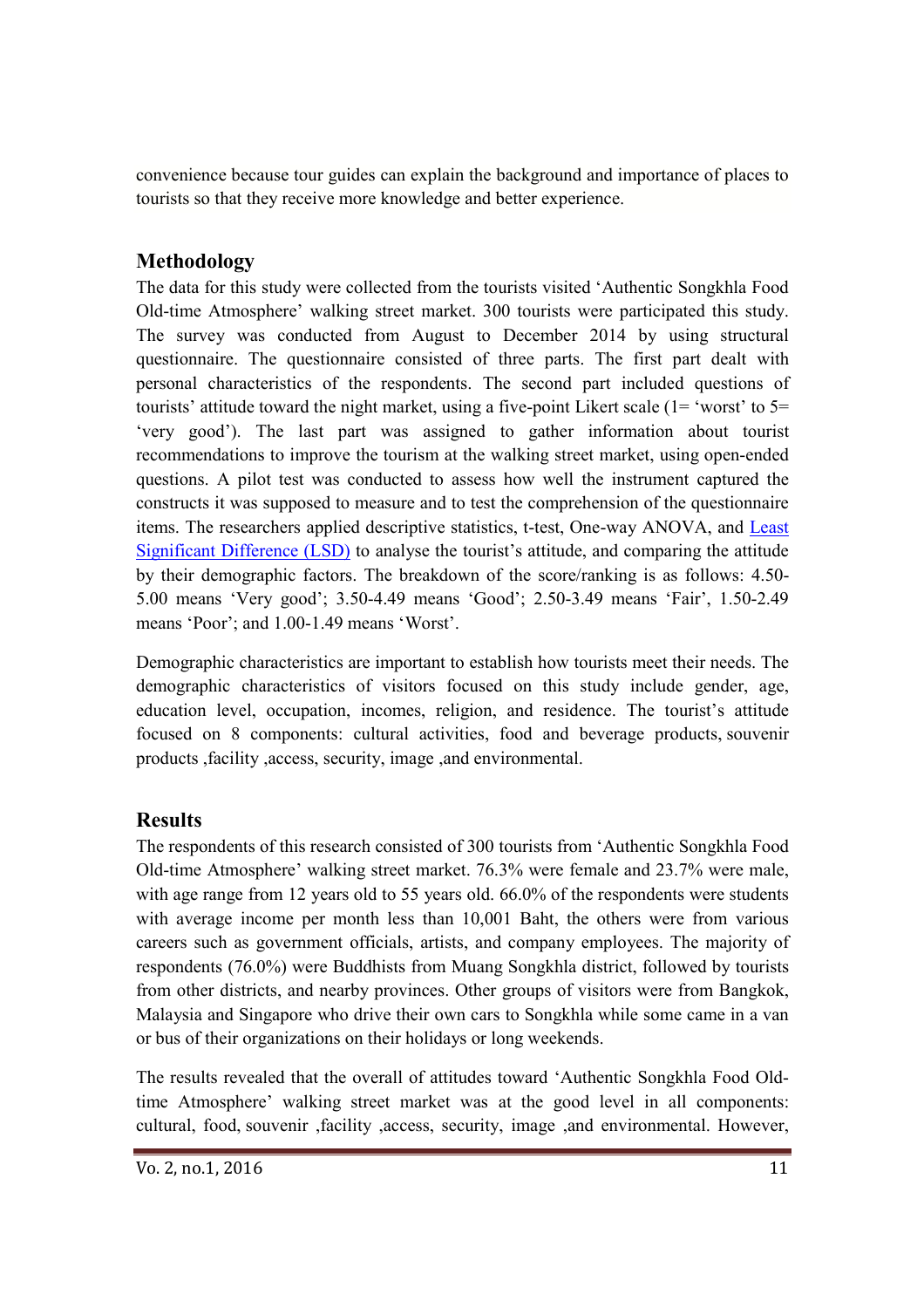there were significant difference when compared the attitude in each demographic factor included age group, education level, and income.

When comparing the differences between the attitudes on age, the result indicated that the respondents with different age had a significant different attitude on the 'Image' component at the  $0.01$  level. The respondents aged  $50-41$  years old had attitude level on 'Image' component less than those younger than 20 years old. In addition, respondents over 51 years old had attitude level on 'Image' component less than those younger than 40 years old.When comparing the differences between the attitudes on education level, the result indicated that the respondents with different education level had a significant different attitude on the 'Security' component at the 0.05 level. The respondents with a Bachelor's degree had attitude level on 'Security' component less than those who in high school and college level. When comparing the differences between the attitudes on income, the result indicated that the respondents with different income had a significant different attitude on the 'Image' component at the 0.01 level. The respondents with income more than ฿50,000 had attitude level on 'Image' component more than those who had income between ฿ - 25,001฿50,000.

In addition, the respondents demonstrated some suggestions to develop the tourism at 'Authentic Songkhla Food Old-time Atmosphere' walking street market such as: 1) should increase the products assortment; (2) should have reasonable price of goods and food; (3) should develop a unique style of trader; (4) should increase event marketing; (5) should have the cultural contest events; (6) should adjusted parking rates; (7) should add lights around (8) should strict about security; and (9) should increase the event day included Sunday.

### **Conclusion &Recommendations**

The tourists report a positive attitude with most aspects of their trip in all components: cultural activities, food and beverage products, souvenir products ,facility ,access, security, image ,and environmental.However, there were significant difference when compared the attitude in each demographic factor included age group, education level, and income. The tourists aged 50-41 years old had attitude level on 'Image' component less than those younger than 20 years old. The tourists over 51 years old had attitude level on 'Image' component less than those younger than 40 years old. The tourists with income more than ฿50,000 had attitude level on 'Image' component more than those who had income between  $\frac{25,001\,350,000}$ . The tourists with a Bachelor's degree had attitude level on 'Security' component less than those who in high school and college level. The findings are consistent with the hypothesis stated that the tourist with different demographic factor had different level of attitudes. This may be due to adults and highincome groups rarely visited the walking street market. So, the experience, participation,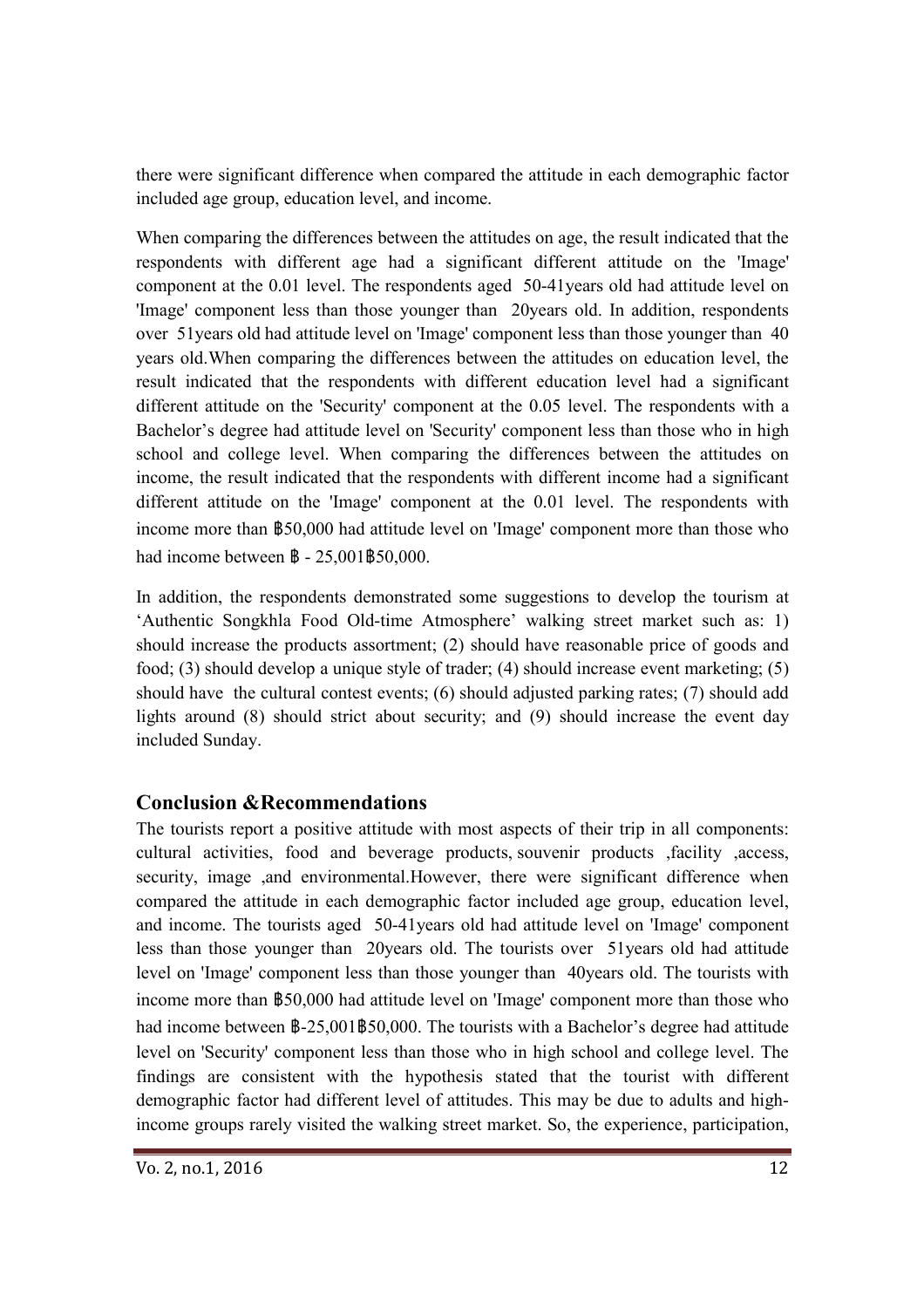awareness and understanding about the walking street and the security were lower than other groups. The results provided a general picture of tourists' attitude and the meaningful information for Songkhla City Municipality and business sectors to effectively develop and deliver products or services that meet the unique demand of the walking street market. The findings can be also used to create proactive activities to encourage the decision choice of tourists.

The results indicated that there were significant difference when compared the attitude in each demographic factor included age group, education level, and income. Thus, the tourism should segmentation the target and designs a strategic communication using several media or activities to increase the attitude of each target group. The respondents' attitude on 'Image' component was different in each age group and income level. The older tourists had attitude level on 'Image' component less than those younger. The tourists with less income have more attitude level on 'Image' component than those who have higher income. Thus, the tourism needs to increase the communication about the walking streetor supports activities focus on the older aged and the higher income as a new target group. The respondents' attitude on 'Security' component was different in each education level. The tourists with a higher degree of education had attitude level on 'Security' component less than those who have the less degree. Thus, the tourism needs to create awareness about the security measures around the walking street market focus on the higher degree of education.

In regards to the respondents' suggestions, the tourism need to support management actions aimed at controlling cultural tourism activities, access and impacts to express a stronger interest in experiencing Songkhla local culture as follows: (1) the tourism and community should increase the products assortment, unique product, and handmade products; (2) the traders should sell at a standard or reasonable price; (3) the traders should develop a more unique style shops or wear Thailand contemporary dress; (4) the tourism and community should increase the event marketing, sales promotion, and enhance communication through the radio for news releases over the walking street area; (5) the tourism should increase the art or cultural contests and preserve the local culture for the new generations; (6) the tourism should adjusted the bus fares and parking rates; (7) the tourism should add lights around the walking street market and provide adequate trash, add free car parking, and organize for better sidewalks; (8) the tourism should be added, and strict security measures, restrict smoking area; and (9) the tourism should increase the event day included Sunday, provide more vehicle mobile toilets or public toilet, including to provide dining and relaxing space.

However, this study did not mention about tourists' behavior in the 'Authentic Songkhla Food Old-time Atmosphere' walking street market. Future research should investigate the behavior and intention to revisit this destination,which is an important issue for both tourism and researchers. Future studies should also apply the research method to other